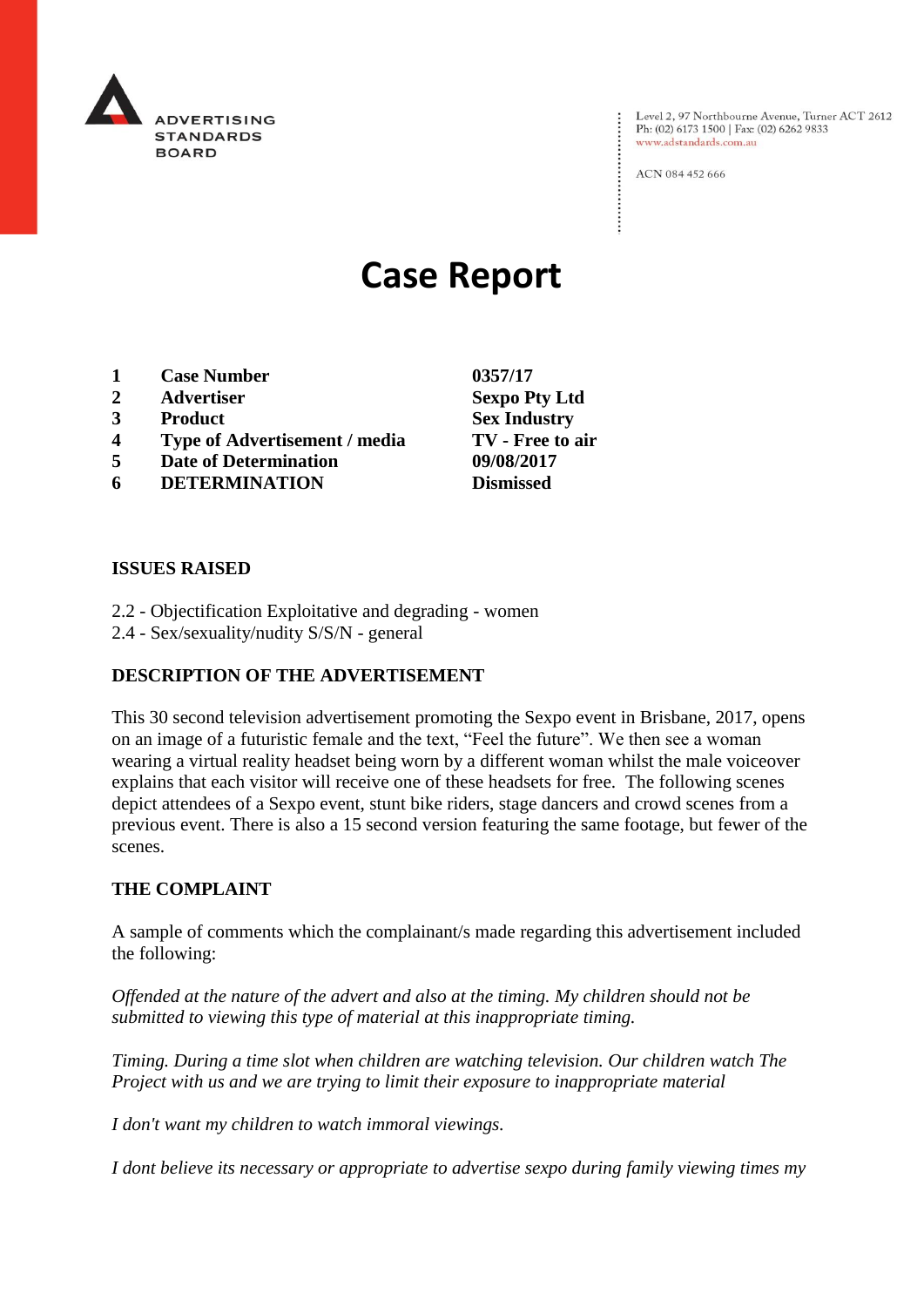*6 yr old was watching this and its inappropriate. Women dancing around and objectifying women during family viewing times*

## **THE ADVERTISER'S RESPONSE**

Comments which the advertiser made in response to the complainant/s regarding this advertisement include the following:

*We refer to complaint reference number 0357 / 17*

*The SEXPO® trademark is a registered trademark worldwide. It represents an exhibition held in Australia at various capital cities, serving the adult lifestyle industry.*

*As part of our pre-marketing program, we source, secure and promote advertising opportunities via a variety of mediums, including but not limited to television.*

*As we understand it, various complaints have been made in regards to our television commercials, aired in Brisbane at various times and across various networks over the past number of days. Given we are unable to identify which particular ad it was, below are CAD numbers and information for both advertisements used for SEXPO Brisbane 2017.*

|                     | Key Number CAD Number Product |                | Description DUR Rated |       |    |
|---------------------|-------------------------------|----------------|-----------------------|-------|----|
| <i>SEX2017BRI30</i> |                               | P4YOZEOA SEXPO | <i>BRISBANE 2017</i>  | - 30- | PG |
| <i>SEX2017BRI15</i> |                               | P4YPOEOA SEXPO | BRISBANE 2017 15 PG   |       |    |

*The advertisements in question were factored by CAD and classified a PG rating, and were therefore eligible for the time slot in which they aired.*

*We do not believe the advertisement contained content that would have rendered it in breach of Section 2 of the AANA code.*

#### **THE DETERMINATION**

The Advertising Standards Board ("Board") considered whether this advertisement breaches Section 2 of the Advertiser Code of Ethics (the "Code").

The Board noted the complainants' concerns that the advertisement is promoting a sex event, and features sexually suggestive imagery which is not appropriate for viewing by children.

The Board viewed the advertisement and noted the advertiser's response.

The Board considered whether the advertisement was in breach of Section 2.4 of the Code. Section 2.4 of the Code states: "Advertising or Marketing Communications shall treat sex, sexuality and nudity with sensitivity to the relevant audience".

The Board noted that this television advertisement promoting a sex exposition in Brisbane features images of attendees of previous events, stunt bike riders, stage dancers and crowd scenes.